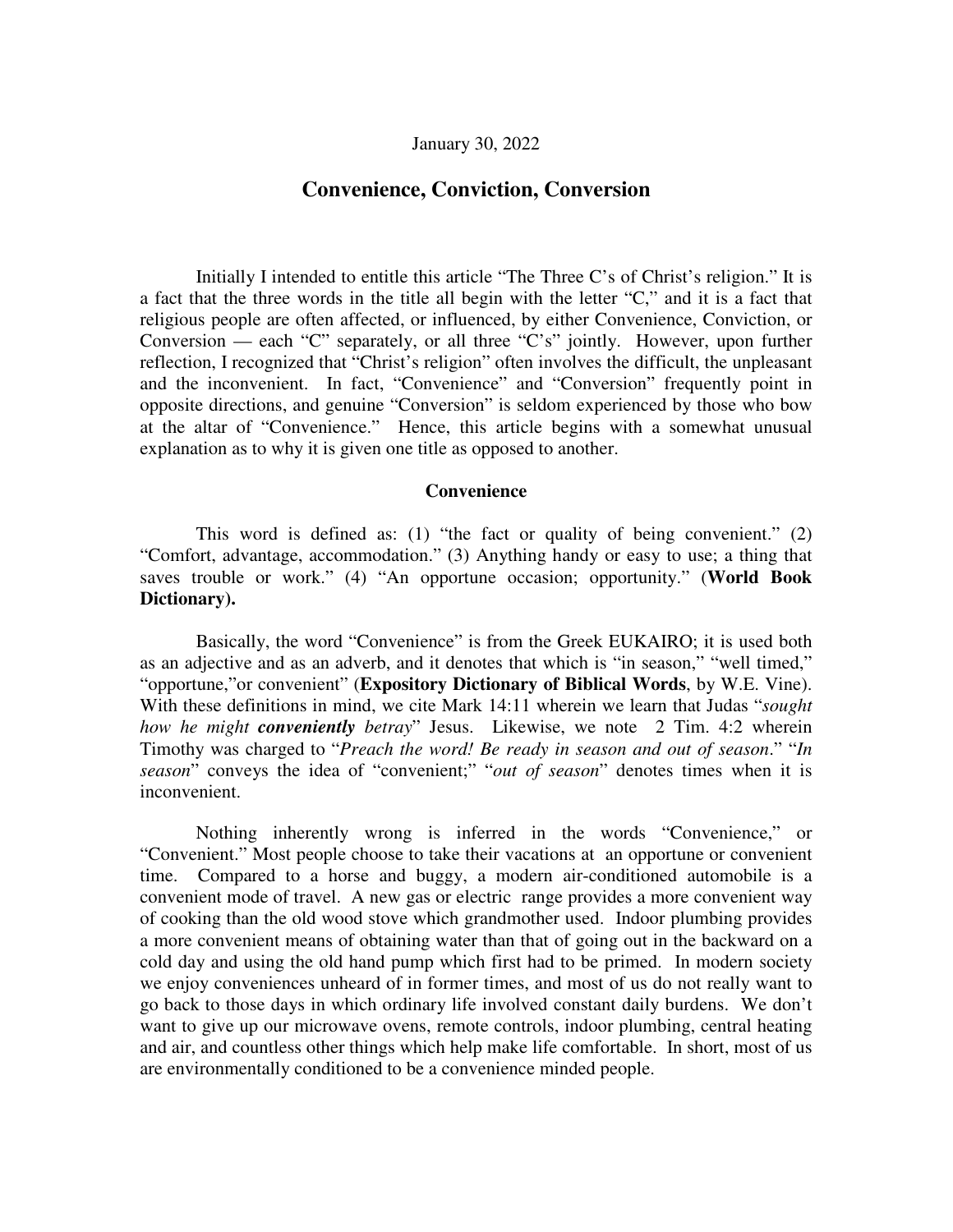But this is where the danger lies! In spite of our modern advantages, there will always be some things which are inconvenient. It is inconvenient to care for loved ones who are incapacitated. It is inconvenient to get up and go out to worship God when arthritis pains whisper in our ears saying, "stay in bed." In a pleasure-mad society which cries out, saying, "get all the gusto you can, and get it right now," it is inconvenient to save one's virginity for the marriage bed, or to buckle down and learn a trade or obtain a good education while there are so many "fun things" to do. In a world that preaches tolerance for every abominable life style imaginable and for every false doctrine conceivable, it is inconvenient to "*expose*" the "*unfruitful works of darkness*" (Eph. 5:11), or to "*mark them which cause divisions and offenses contrary to the doctrine which you have learned; and avoid them"* (Rom. 16:17). In a convenience-crazed society it is inconvenient to **fight** *"the good fight of faith*" (I Tim. 6:12), do "*the work of the Lord*" (I Cor. 15:58), and make the personal sacrifices which "*love*" demands (I John 3:17,18). For that matter, there is never *"a convenient season"* (Acts 24:25) to obey the gospel of Jesus Christ.

### **Conviction**

**"**Conviction," briefly, is defined as "the state of being convinced." Biblically speaking, one may be convicted of **sin** (John 8:46; 16:8); gainsayers may be convicted with regards to **the faith** (Tit. 1:9), or people may be convicted and convinced, and being convinced they act accordingly.

On the day of Pentecost some 3,000 precious souls became so convinced of the reality and severity of their own sins, and the genuine Messiahship of Jesus that they, without hesitation, repented and were *"baptized in the name of Jesus Christ for the remission of sins*" (Acts 2:38,41). The apostle Paul was slandered, vilified, stoned, maligned, and imprisoned, but nothing could stop him from pressing *"toward the mark for the prize of the high calling of God in Christ Jesus*" (Phil. 1:14). But **why** did he persevere in the face of so many obstacles and so much opposition? The answer is given in 2 Tim. 1:12 wherein Paul, from a prison cell in Rome, and awaiting execution, wrote saying, "*I know whom I have believed, and am persuaded that he is able to keep that which I have committed to him against that day."*

Conviction prompted Jesus Christ to resist any impulse to submit to the plea of convenience. He could have summoned *"legions of angels*" to His rescue (Matt. 26:33), but being fully convinced of both the sinfulness of sin and its horrible eternal consequences, Jesus submitted to death by crucifixion — not because of His sins — but because of ours!

Conviction propelled the apostles ever forward in the proclamation of the soulsaving gospel of Christ. Because of conviction, they put their lives on the line, suffered unimaginable hardships and abuse, refuted false doctrines, exposed sin, opposed false teachers, and fought "*the good fight of faith*." It is inconceivable that these men of faith would have ever entertained the idea of absenting themselves from worship assemblies because of a slight headache, or because they imagined that some professed Christian had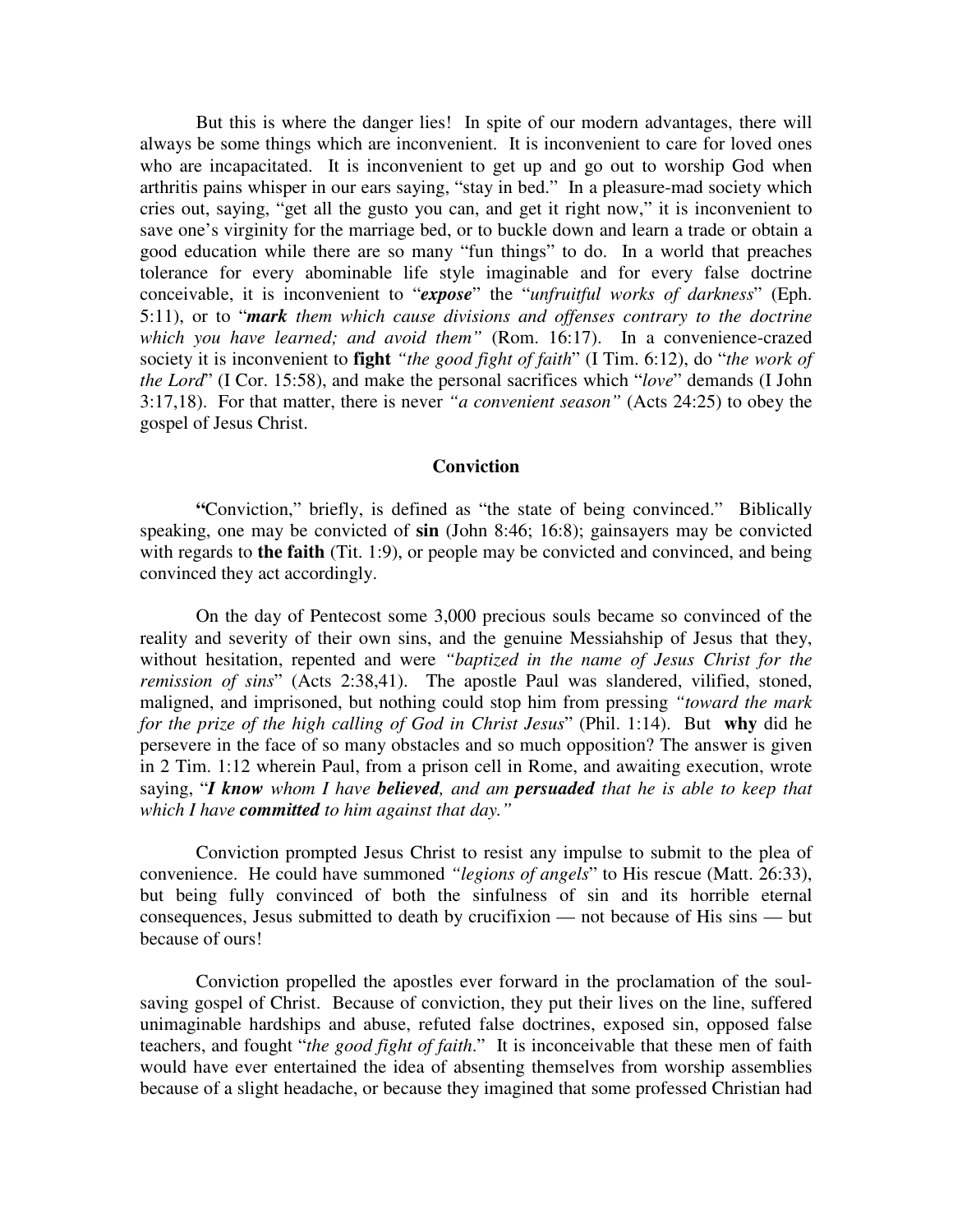mistreated them by the utterance of an unkind remark! The apostles, who died martyrs' deaths because of their conviction, would be unimpressed by the petty excuses so often uttered by modern convenience-wed members of the church.

## **Conversion**

Biblically speaking, *"conversion*" is from EPISTROPHE (Greek), which "implies a turning from and a turning to" (**Expository Dictionary of Biblical Words**). In keeping with this definition, we note that the saints at Thessalonica had *"turned to God from idols to serve the living and true God*" (I Thess. 1:9). The action of "*turning from*" and then *"turning to"* is what Paul spoke of as he went forth *"describing the conversion of the Gentiles"* (Acts 15:3).

Conversion is absolutely essential to salvation. Jesus said *"except ye be converted, and become as little children ye shall not enter the kingdom of heaven"* (Matt. 18:3). Peter admonished his hearers to *"repent...and be converted, that your sins may be blotted out*…" (Acts 3:19).

The gospel is the instrument which God uses to effect true conversion (Mark 16:15,16; I Cor. 15:1-4). But the gospel must be obeyed (2 Thess. 1:7– 9). In New Testament days people obeyed the gospel (and were thus converted) when the proclaimed word produced **faith** in their hearts (Rom. 10:17), when they **repented** of their sins (Acts 2:38), **confessed** their faith in Christ (Acts 8:37), and were "*baptized into Christ*" (Gal. 3:27) in order to "*wash away*" their sins (Acts 22:16). In this manner, they turned **to God and** from Satan. In brief, they were converted.

Conviction precedes conversion, and conviction and conversion go hand in hand. If one is truly converted he is genuinely convinced—convinced of the sinfulness of sin, the existence of God, the reality of both heaven and hell, and of his own need to continually make his *"calling and election sure*" (2 Pet. 1:10). One who is convicted and converted does not rest on past accomplishments, bow out when there is work to be done, go A.W.O.L. when there is a battle to be fought, or forsake when there is an opportunity to worship God.

## **Conclusion:**

Dear reader, what is the nature of your religion? Have you become so enamored with the shallow desires for convenience that you are repelled by the deeper demands of conviction and conversion? Are you waiting for a "*convenient season*" to obey the gospel? Do you plan to be regular in attendance after you "get everything worked out" so that worship will longer be an inconvenience?

By no means should we deliberately make it difficult and inconvenient to serve God. In fact, we generally try to remove as many obstacles as possible in an attempt to accommodate people who seek to learn the truth, and who endeavor to worship God. However, it is not always convenient to do what it right, but regardless of circumstances right is always **right**! Hence, we recognize the value of true conviction and genuine